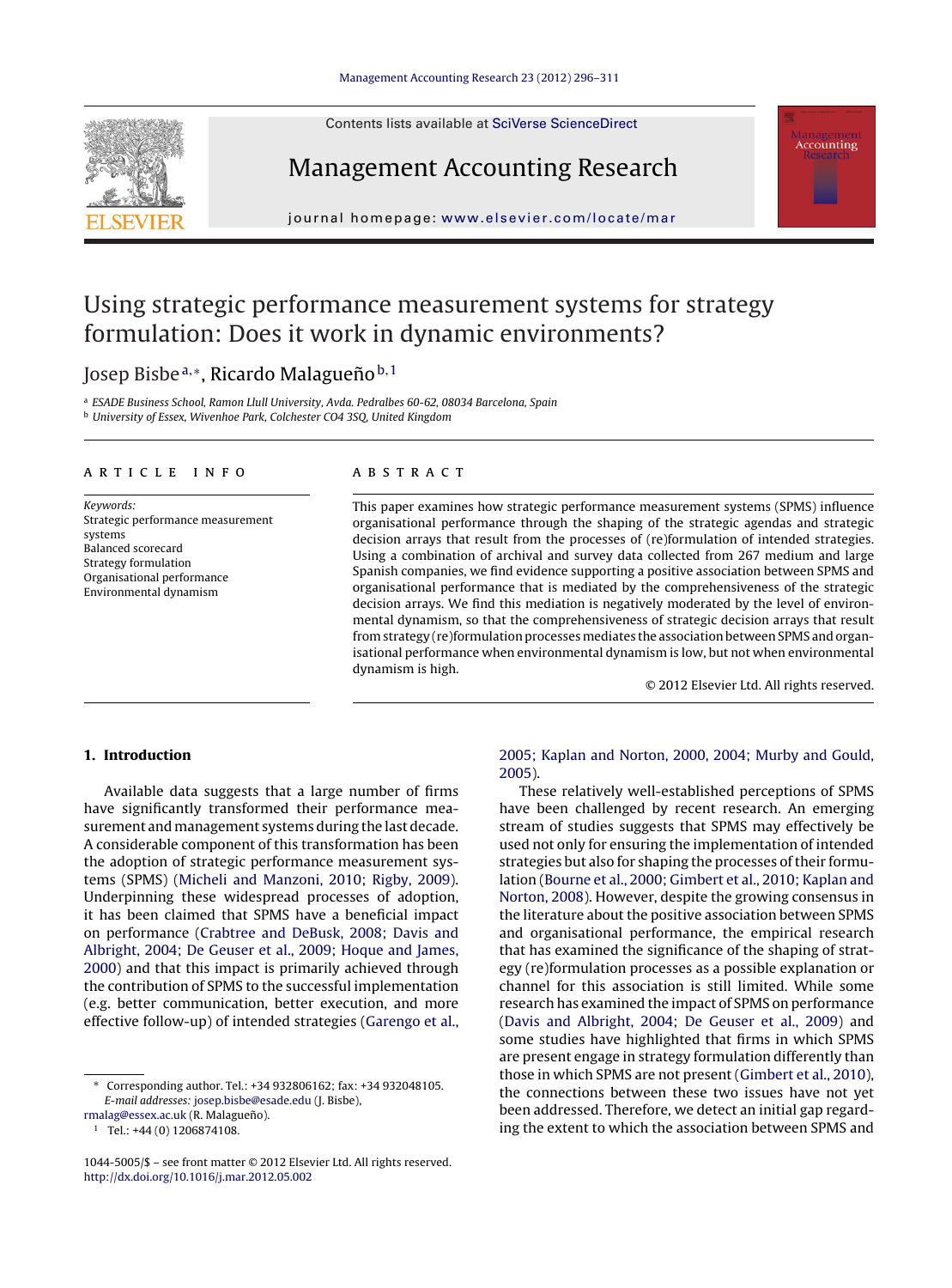organisational performance is at least in part accounted for by attributes of the strategy formulation processes. Hence, the thrust of our first research question is: in addition to the effects of SPMS on organisational performance that are generally attributed to strategy implementation, can the influence of SPMS on the processes of (re)formulation of intended strategies also help to explain how SPMS influence performance?

Recent literature also casts doubts on the ability of SPMS to actually support performance in dynamic environments. The extent to which the implications of SPMS depend on the dynamism of the environment has not been directly explored in previous empirical work, but prior theoretical arguments that have indirectly contributed to this debate point in conflicting directions. Some studies suggest that the adaptive capabilities that are needed in dynamic environments are increased when broader scope information is provided ([Chenhall](#page--1-0) [and](#page--1-0) [Morris,](#page--1-0) [1986;](#page--1-0) [Hoque,](#page--1-0) [2005\).](#page--1-0) However, other studies have questioned whether SPMS can actually support performance in dynamic environments given the risks of over-commitment to specified intended strategic decisions in such contexts (Bukh and Malmi, 2005; [Micheli](#page--1-0) [and](#page--1-0) [Manzoni,](#page--1-0) [2010;](#page--1-0) [Nørreklit,](#page--1-0) [2000\).](#page--1-0) Taking into account the inconclusiveness of previous research, our second research question examines whether the association between SPMS and performance that is channelled through the strategy formulation processes depends on whether the company operates in a stable or dynamic environment. We aim to test whether the indirect effects of SPMS on performance when acting through the attributes of strategy formulation processes are salient regardless of the level of environmental dynamism or are instead moderated by such dynamism.

To address these two research questions, we have counted on a combination of archival and survey data gathered from senior managers of 267 medium and large Spanish companies. For the survey data, this paper uses the same data set as [Gimbert](#page--1-0) et [al.](#page--1-0) [\(2010\),](#page--1-0) but here the scope is substantially broadened to include two additional variables (namely environmental dynamism and organisational performance) obtained from publicly available archival data. [Gimbert](#page--1-0) et [al.](#page--1-0) [\(2010\)](#page--1-0) was centred exclusively on the links between SPMS and attributes of the strategy (re)formulation processes. The expanded focus and incremental contribution of this paper result from extending the analysis to further investigate the implications of this association for organisational performance and whether the strength of these relationships depends on the dynamism of the environment.

The contribution of the paper is then two-fold. Firstly, we develop theoretical arguments and provide large-scale evidence that help explain some of the transmission mechanisms present in the association between SPMS and performance. We argue that the comprehensiveness of the strategic agendas and the strategic decision arrays that result from strategy (re)formulation processes ([Dutton](#page--1-0) [and](#page--1-0) [Duncan,](#page--1-0) [1987;](#page--1-0) [Nadkarni](#page--1-0) [and](#page--1-0) [Barr,](#page--1-0) [2008\)](#page--1-0) help explain some of these transmission mechanisms and mediate such associations. In doing so, we extend the findings of [Gimbert](#page--1-0) et [al.](#page--1-0) [\(2010\)](#page--1-0) to include the implications for organisational performance. We also extend previous empirical evidence that had linked SPMS and performance to emphasise the processes of (re)formulation of intended strategies as one of the channels through which that link is enacted.

The second contribution of the paper relates to the inclusion of environmental dynamism as a contingent variable. Limited streams of normative and theoretical literature have provided arguments both claiming and casting doubts on the suitability of SPMS in turbulent environments ([Bukh](#page--1-0) [and](#page--1-0) [Malmi,](#page--1-0) [2005;](#page--1-0) [Kaplan](#page--1-0) [and](#page--1-0) [Norton,](#page--1-0) [2000;](#page--1-0) [Nørreklit,](#page--1-0) [2000\),](#page--1-0) but empirical quantitative evidence regarding this issue was missing. This study contributes to the literature by theoretically developing several of the reasons why the associations between SPMS and the comprehensiveness of strategic decision arrays and organisational performance may depend on the dynamism of the environment. We empirically test these associations on a large sample. Our findings provide evidence that environmental dynamism negatively moderates the association between SPMS and organisational performance that is mediated by the comprehensiveness of strategic decision arrays. We contribute to a better understanding of the implications of SPMS by highlighting that the positive consequences of the heightened comprehensiveness of strategic decision arrays that results from SPMS are more likely to be capitalised in the context of low environmental dynamism and that these positive consequences are more difficult to exploit in dynamic environments.

The remainder of the paper is divided into five sections. Firstly, we provide the theoretical background of our study and introduce a series of testable hypotheses. This is followed by two sections that present the research method and results. These results are discussed in a fourth section. A final section offers conclusions and comments on limitations and opportunities for further research.

#### **2. Theoretical background and hypotheses formulation**

#### 2.1. SPMS, performance and strategy (re)formulation

Performance measurement systems (PMS) are concise sets of metrics (which may be financial and/or nonfinancial, long and/or short term, internal and/or external, ex post and/or ex ante) that support the decision-making processes of an organisation by gathering, processing, and analysing quantified information about its performance, and presenting it in the form of a succinct overview [\(Gimbert](#page--1-0) et [al.,](#page--1-0) [2010;](#page--1-0) [Henri,](#page--1-0) [2006;](#page--1-0) [Neely](#page--1-0) et [al.,](#page--1-0) [1995\).](#page--1-0) SPMS are a subset of PMS. Based on prior literature ([Chenhall,](#page--1-0) [2005;](#page--1-0) [Garengo](#page--1-0) et [al.,](#page--1-0) [2005;](#page--1-0) [Gimbert](#page--1-0) et [al.,](#page--1-0) [2010;](#page--1-0) [Hall,](#page--1-0) [2008,](#page--1-0) [2011\),](#page--1-0) we define SPMS as those PMSs that present distinctive features such as: (1) the integration of long-term strategy and operational goals; (2) the provision of performance measures in the area of multiple perspectives; (3) the provision of a sequence of goals/metrics/targets/action plans for each perspective; and (4) the presence of explicit causal relationships between goals and/or between performance measures. Instances of SPMS include tools such as Balanced Scorecards (BSC)([Kaplan](#page--1-0) [and](#page--1-0) [Norton,](#page--1-0) [1996,](#page--1-0) [2000,](#page--1-0) [2004\);](#page--1-0) fully-fledged tableaux de bord [\(Bourguignon](#page--1-0) et [al.,](#page--1-0) [2004\);](#page--1-0) and performance prisms ([Neely](#page--1-0) et [al.,](#page--1-0) [2002\).](#page--1-0)